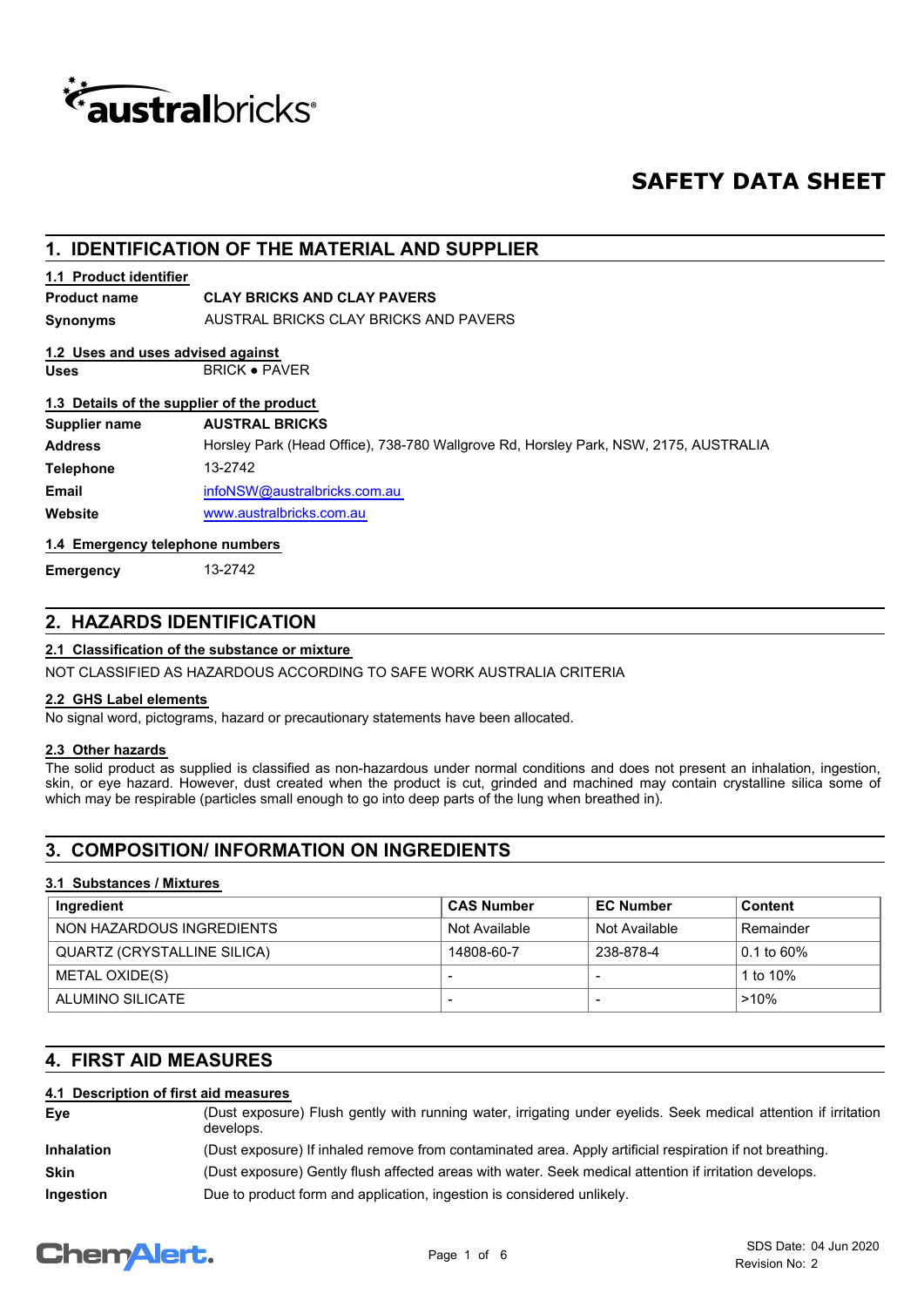**First aid facilities** Eye wash facilities and safety shower should be available, particularly when dust is generated.

#### **4.2 Most important symptoms and effects, both acute and delayed**

This product may present a hazard if cut or drilled with dust generation. CAUTION: Repeated exposure to dust may cause lung fibrosis (silicosis).

### **4.3 Immediate medical attention and special treatment needed**

Treat symptomatically.

# **5. FIRE FIGHTING MEASURES**

#### **5.1 Extinguishing media**

Use an extinguishing agent suitable for the surrounding fire.

#### **5.2 Special hazards arising from the substance or mixture**

Non flammable. May evolve toxic gases if strongly heated.

#### **5.3 Advice for firefighters**

No fire or explosion hazard exists.

#### **5.4 Hazchem code**

None allocated.

# **6. ACCIDENTAL RELEASE MEASURES**

#### **6.1 Personal precautions, protective equipment and emergency procedures**

Wear Personal Protective Equipment (PPE) as detailed in section 8 of the SDS.

#### **6.2 Environmental precautions**

Prevent product from entering drains and waterways.

#### **6.3 Methods of cleaning up**

If spilt, collect and reuse where possible. Avoid generating dust.

#### **6.4 Reference to other sections**

See Sections 8 and 13 for exposure controls and disposal.

# **7. HANDLING AND STORAGE**

### **7.1 Precautions for safe handling**

Before use carefully read the product label. Use of safe work practices are recommended to avoid eye or skin contact and inhalation. Observe good personal hygiene, including washing hands before eating. Prohibit eating, drinking and smoking in contaminated areas.

#### **7.2 Conditions for safe storage, including any incompatibilities**

Ensure material is adequately labelled and protected from physical damage. Avoid generating dust.

#### **7.3 Specific end uses**

No information provided.

# **8. EXPOSURE CONTROLS / PERSONAL PROTECTION**

### **8.1 Control parameters**

#### **Exposure standards**

| Ingredient                 | Reference    | <b>TWA</b> |                   | <b>STEL</b>     |                   |
|----------------------------|--------------|------------|-------------------|-----------------|-------------------|
|                            |              | ppm        | mq/m <sup>3</sup> | ppm             | mq/m <sup>3</sup> |
| ' Quartz (respirable dust) | SWA [AUS]    | --         | 0.05              | $\qquad \qquad$ | $\qquad \qquad$   |
| Quartz (respirable dust)   | WorkSafe VIC | --         | 0.05              | $\sim$          | $\sim$            |

#### **Biological limits**

No biological limit values have been entered for this product.

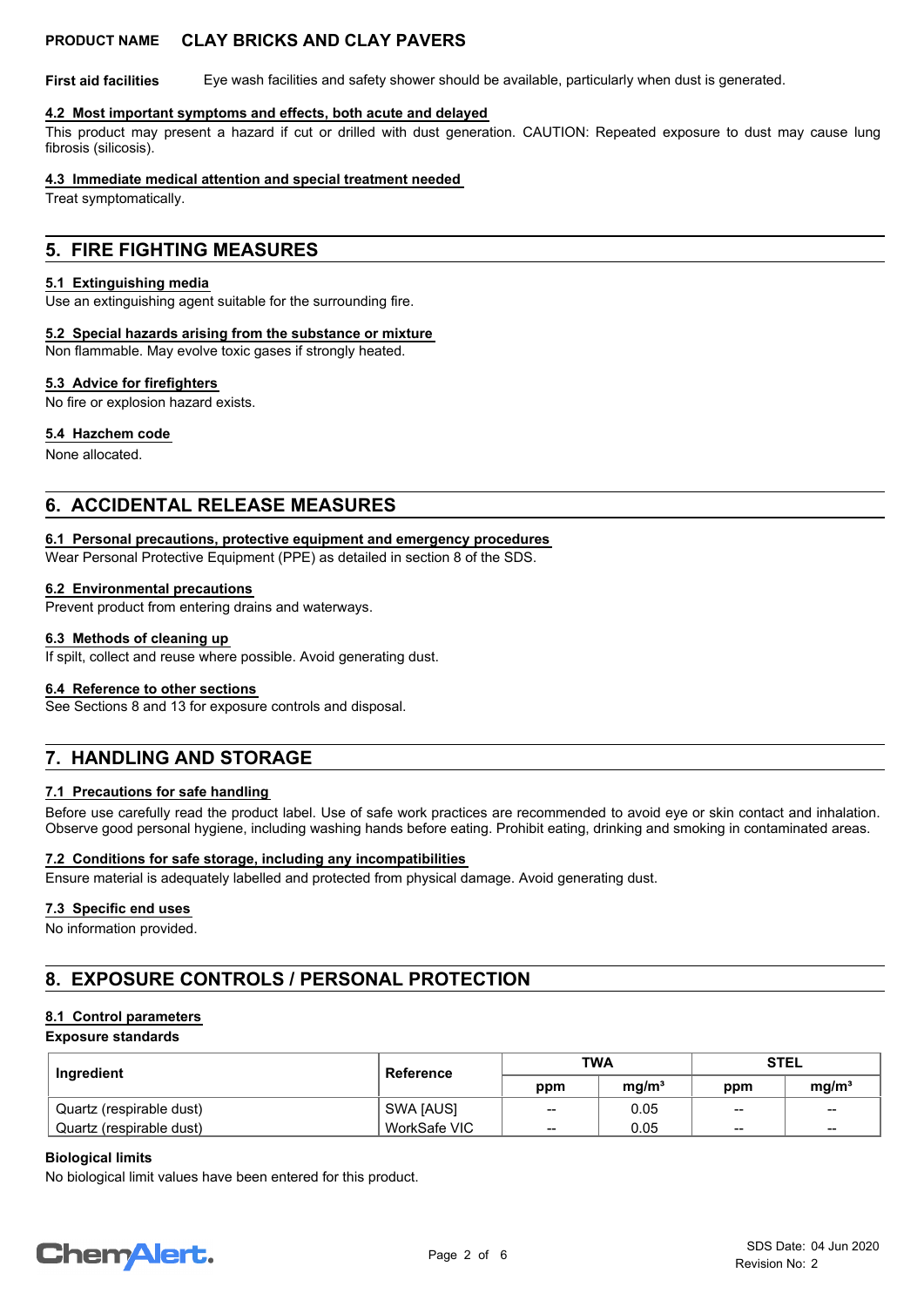#### **8.2 Exposure controls**

Avoid inhalation. Use in well ventilated areas. Where an inhalation risk exists, mechanical extraction ventilation is recommended. Wet where possible. **Engineering controls**

#### **PPE**

| Eye / Face  | If cutting or sanding with potential for dust generation, wear dust-proof goggles.                  |
|-------------|-----------------------------------------------------------------------------------------------------|
| Hands       | Wear leather or cotton gloves.                                                                      |
| <b>Body</b> | Not required under normal conditions of use.                                                        |
| Respiratory | If cutting or sanding with potential for dust generation, wear a Class P1 (Particulate) respirator. |



# **9. PHYSICAL AND CHEMICAL PROPERTIES**

### **9.1 Information on basic physical and chemical properties**

| <b>Appearance</b>                | <b>COLOURED BRICKS</b>                           |
|----------------------------------|--------------------------------------------------|
| <b>Odour</b>                     | <b>ODOURLESS</b>                                 |
| <b>Flammability</b>              | <b>NON FLAMMABLE</b>                             |
| <b>Flash point</b>               | <b>NOT RELEVANT</b>                              |
| <b>Boiling point</b>             | <b>NOT AVAILABLE</b>                             |
| <b>Melting point</b>             | <b>NOT AVAILABLE</b>                             |
| <b>Evaporation rate</b>          | <b>NOT AVAILABLE</b>                             |
| рH                               | <b>NOT AVAILABLE</b>                             |
| <b>Vapour density</b>            | <b>NOT AVAILABLE</b>                             |
| <b>Specific gravity</b>          | <b>NOT AVAILABLE</b>                             |
| Solubility (water)               | <b>INSOLUBLE</b>                                 |
| Vapour pressure                  | <b>NOT AVAILABLE</b>                             |
| <b>Upper explosion limit</b>     | <b>NOT RELEVANT</b>                              |
| Lower explosion limit            | <b>NOT RELEVANT</b>                              |
| <b>Partition coefficient</b>     | <b>NOT AVAILABLE</b>                             |
| <b>Autoignition temperature</b>  | <b>NOT AVAILABLE</b>                             |
| <b>Decomposition temperature</b> | <b>NOT AVAILABLE</b>                             |
| <b>Viscosity</b>                 | <b>NOT AVAILABLE</b>                             |
| <b>Explosive properties</b>      | <b>NOT AVAILABLE</b>                             |
| <b>Oxidising properties</b>      | <b>NOT AVAILABLE</b>                             |
| <b>Odour threshold</b>           | <b>NOT AVAILABLE</b>                             |
| 9.2 Other information            |                                                  |
| <b>Density</b>                   | 1600 kg/m <sup>3</sup> to 2300 kg/m <sup>3</sup> |

# **10. STABILITY AND REACTIVITY**

### **10.1 Reactivity**

Carefully review all information provided in sections 10.2 to 10.6.

# **10.2 Chemical stability**

Stable under recommended conditions of storage.

#### **10.3 Possibility of hazardous reactions**

Polymerization is not expected to occur.

### **10.4 Conditions to avoid**

Avoid heat, sparks, open flames and other ignition sources.

### **10.5 Incompatible materials**

Incompatible with strong acids (e.g. hydrochloric acid).

#### **10.6 Hazardous decomposition products**

May evolve toxic gases if heated to decomposition.

# **ChemAlert.**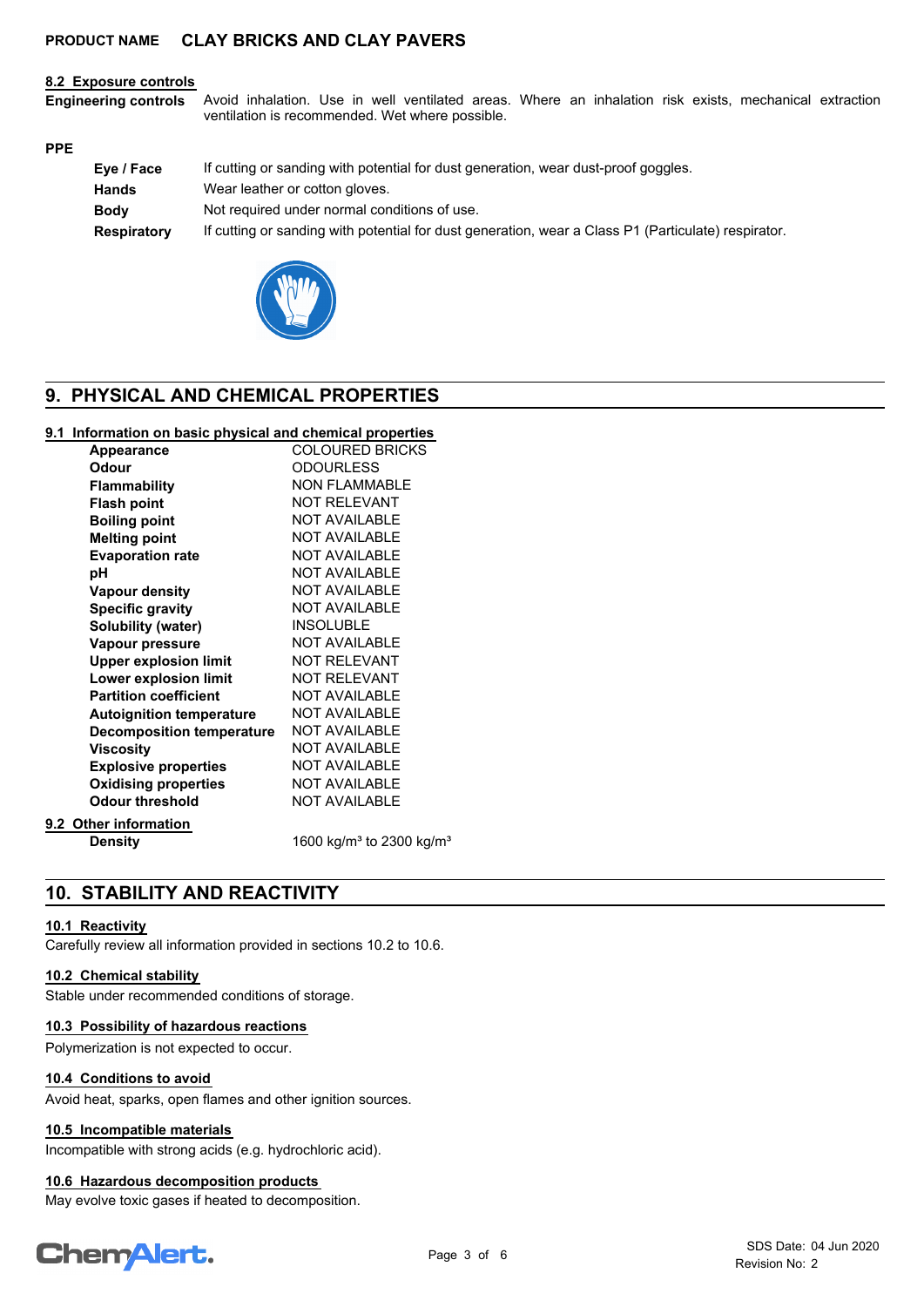# **11. TOXICOLOGICAL INFORMATION**

#### **11.1 Information on toxicological effects**

| <b>Acute toxicity</b>              | This product is expected to be of low toxicity. Ingestion is considered unlikely due to product form.                                                                                                                                                                                                                                                               |
|------------------------------------|---------------------------------------------------------------------------------------------------------------------------------------------------------------------------------------------------------------------------------------------------------------------------------------------------------------------------------------------------------------------|
| <b>Skin</b>                        | Mechanical irritant. Prolonged or repeated contact may result in mild irritation due to mechanical action.                                                                                                                                                                                                                                                          |
| Eye                                | Mechanical irritant. Due to product form and nature of use, the potential for exposure is reduced. Product<br>may only present a hazard if material is cut, drilled or sanded with dust generation, which may result in<br>mechanical irritation.                                                                                                                   |
| <b>Sensitisation</b>               | Not classified as causing skin or respiratory sensitisation.                                                                                                                                                                                                                                                                                                        |
| <b>Mutagenicity</b>                | Not classified as a mutagen.                                                                                                                                                                                                                                                                                                                                        |
| Carcinogenicity                    | Adverse health effects, usually associated with long term exposure to high respirable crystalline silica quartz<br>dust levels are not anticipated due to product form. This product may only present a hazard if rocks are cut or<br>drilled with dust generation. Respirable crystalline silica quartz is classified as carcinogenic to humans (IARC<br>Group 1). |
| <b>Reproductive</b>                | Not classified as a reproductive toxin.                                                                                                                                                                                                                                                                                                                             |
| STOT - single<br>exposure          | Dust can be generated during cutting of the product. Dusts are mechanical irritants that may cause throat<br><i>irritation.</i>                                                                                                                                                                                                                                     |
| <b>STOT</b> - repeated<br>exposure | Adverse health effects, usually associated with long term exposure to high respirable crystalline silica quartz<br>dust levels are not anticipated due to the product form. This product may present a hazard if cut or drilled<br>with dust generation. CAUTION: Repeated exposure to dust may cause lung fibrosis (silicosis).                                    |
| <b>Aspiration</b>                  | Not applicable for solids.                                                                                                                                                                                                                                                                                                                                          |

# **12. ECOLOGICAL INFORMATION**

### **12.1 Toxicity**

The substance is inert and there is no evidence of significant toxicity.

#### **12.2 Persistence and degradability**

Being inorganic, the substance will not biodegrade.

# **12.3 Bioaccumulative potential**

The substance is inert and will not be absorbed and accumulate in tissues.

#### **12.4 Mobility in soil**

No information provided.

### **12.5 Other adverse effects**

The main component/s of this product are not anticipated to cause any adverse effects to plants or animals.

# **13. DISPOSAL CONSIDERATIONS**

#### **13.1 Waste treatment methods**

Reuse where possible. Dispose of in accordance with local regulations. **Waste disposal** Legislation **Dispose of in accordance with relevant local legislation.** 

# **14. TRANSPORT INFORMATION**

### **NOT CLASSIFIED AS A DANGEROUS GOOD BY THE CRITERIA OF THE ADG CODE, IMDG OR IATA**

|                                     | <b>LAND TRANSPORT (ADG)</b> | <b>SEA TRANSPORT (IMDG / IMO)</b> | AIR TRANSPORT (IATA / ICAO) |
|-------------------------------------|-----------------------------|-----------------------------------|-----------------------------|
| 14.1 UN Number                      | None allocated.             | None allocated.                   | None allocated.             |
| 14.2 Proper<br><b>Shipping Name</b> | None allocated.             | None allocated.                   | None allocated.             |
| 14.3 Transport<br>hazard class      | None allocated.             | None allocated.                   | None allocated.             |
| 14.4 Packing Group                  | None allocated.             | None allocated.                   | None allocated.             |

# **Chemalert.**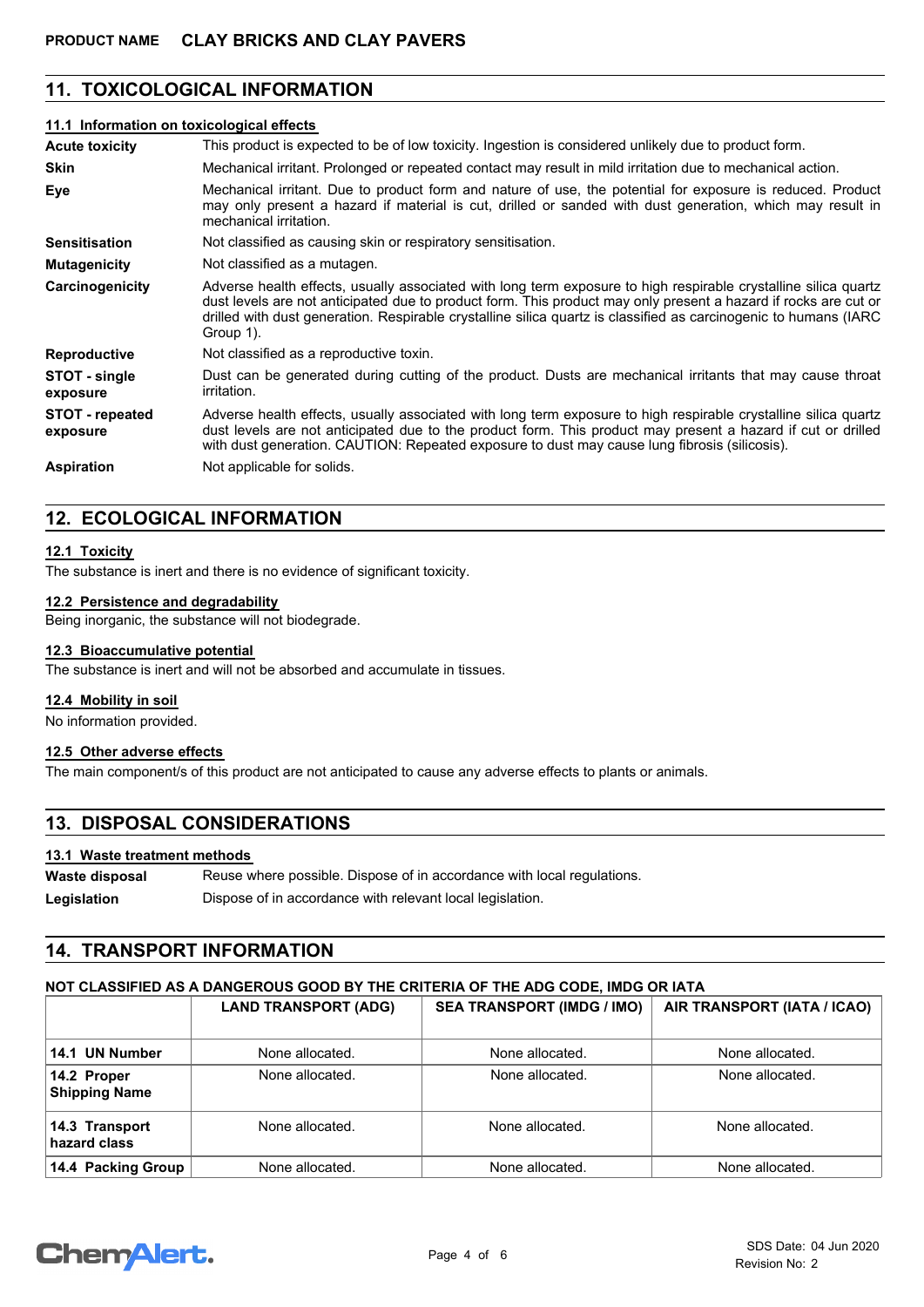Labelling of Chemicals.

#### **14.5 Environmental hazards**

Not a Marine Pollutant

**14.6 Special precautions for user**

**Hazchem code** None allocated.

# **15. REGULATORY INFORMATION**

#### **15.1 Safety, health and environmental regulations/legislation specific for the substance or mixture**

- A poison schedule number has not been allocated to this product using the criteria in the Standard for the Uniform Scheduling of Medicines and Poisons (SUSMP). **Poison schedule** Safework Australia criteria is based on the Globally Harmonised System (GHS) of Classification and **Classifications**
- **AUSTRALIA: AICS (Australian Inventory of Chemical Substances)** All components are listed on AICS, or are exempt. **Inventory listings**

# **16. OTHER INFORMATION**

PERSONAL PROTECTIVE EQUIPMENT GUIDELINES: The recommendation for protective equipment contained within this report is provided as a guide only. Factors such as form of product, method of application, working environment, quantity used, product concentration and the availability of engineering controls should be considered before final selection of personal protective equipment is made. HEALTH EFFECTS FROM EXPOSURE: It should be noted that the effects from exposure to this product will depend on several factors including: form of product; frequency and duration of use; quantity used; effectiveness of control measures; protective equipment used and method of application. Given that it is impractical to prepare a report which would encompass all possible scenarios, it is anticipated that users will assess the risks and apply control methods where appropriate. ACGIH American Conference of Governmental Industrial Hygienists CAS # Chemical Abstract Service number - used to uniquely identify chemical compounds Control Nervous System **Abbreviations Additional information**

| UNJ               | Central Netvous System                                                                             |
|-------------------|----------------------------------------------------------------------------------------------------|
| EC No.            | EC No - European Community Number                                                                  |
| <b>EMS</b>        | Emergency Schedules (Emergency Procedures for Ships Carrying Dangerous<br>Goods)                   |
| <b>GHS</b>        | <b>Globally Harmonized System</b>                                                                  |
| <b>GTEPG</b>      | Group Text Emergency Procedure Guide                                                               |
| <b>IARC</b>       | International Agency for Research on Cancer                                                        |
| <b>LC50</b>       | Lethal Concentration, 50% / Median Lethal Concentration                                            |
| LD50              | Lethal Dose, 50% / Median Lethal Dose                                                              |
| mg/m <sup>3</sup> | Milligrams per Cubic Metre                                                                         |
| OEL.              | Occupational Exposure Limit                                                                        |
| рH                | relates to hydrogen ion concentration using a scale of 0 (high acidic) to 14 (highly<br>alkaline). |
| ppm               | Parts Per Million                                                                                  |
| STEL              | Short-Term Exposure Limit                                                                          |
| STOT-RE           | Specific target organ toxicity (repeated exposure)                                                 |
| STOT-SE           | Specific target organ toxicity (single exposure)                                                   |
| <b>SUSMP</b>      | Standard for the Uniform Scheduling of Medicines and Poisons                                       |
| SWA               | Safe Work Australia                                                                                |
| TLV               | <b>Threshold Limit Value</b>                                                                       |
| TWA               | Time Weighted Average                                                                              |